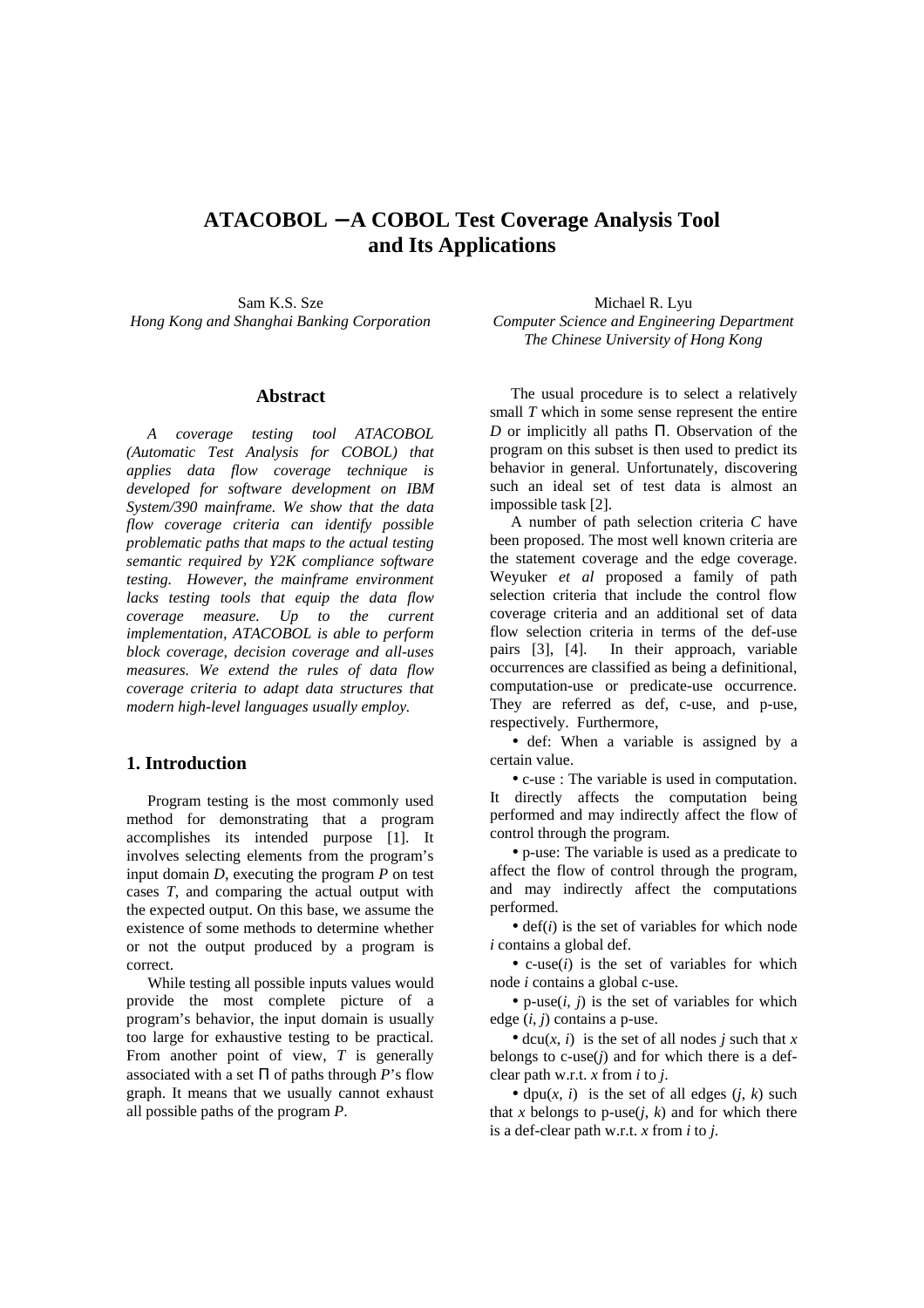### **2. A Y2K Testing Example that Requires Data Flow Coverage**

This practical Y2K testing example is inspired from Year 2000 testing in the banking business. It illustrates how the all-uses criteria can be a stronger criteria than all-edges and capable to detect more faults in practice.

Some accounts opened with banks are temporary, for example, loan accounts. These temporary account records carry expiration dates. Before the manipulation of a temporary account, the account should be verified if it has been expired. Since most of the date fields in files carries only 2 digits, to cater for Y2K problem, one way is to apply the 49/50 rule to determine the century. This is shown in the program listed in Figure 1. The control flow graph of this program fragment is shown on Figure 2. The def/use graph is shown on Table 1.



Figure 1. Program Pseudo Code

In this Y2K example, edge coverage,  $\Pi = \{$ (1, 2), (1, 3), (4, 5), (4, 6) }. Two complete paths {1, 2, 4, 5} and {1, 3, 4, 6} can have already fulfill the edge coverage criteria.

Semantically, {1,2, 4, 5} tests the case:

Case 1: Both Today's Date and Expire Date in 19XX.

- (1, 3, 4, 6} tests the case:
- Case 2: Both Today's Date and Expire Date in 20XX.



Figure 2. Control Flow Graph

Table 1. Def/Use Graph

| node           | c-use      | def           | edge   | p-use      |
|----------------|------------|---------------|--------|------------|
|                | Ø          | Exp_indicator | (1, 2) | Today_Year |
|                |            | Today_Year    |        |            |
|                |            | Exp_Year      |        |            |
| 2              | Today_Year | Today_Year    | (1, 3) | Today_Year |
| 3              | Today_Year | Today_Year    | (4, 5) | Exp_Year   |
| $\overline{4}$ |            | Ø             | (4, 6) | Exp_Year   |
| 5              | Exp_Year   | Exp_Year      |        |            |
| 6              | Exp Year   | Exp Year      |        |            |
|                | Today_Year | Exp_indicator |        |            |
|                | Exp_year   |               |        |            |

Unfortunately, two cross-century cases are not tested. They are:

- Case 3: Today's Date in 19XX and Expire Date in 20XX.
- Case 4: Today's Date in 20XX and Expire Date in 19XX.

These 2 cases should indeed be focused by the Y2K compliance test but they may be missed out by the all-edge criteria.

On the other hand, consider the all-uses (or just all-c-uses in this case) criteria, for every node *i* and every  $x \in \text{def}(i)$ , the selected paths should include a def-clear path w.r.t. *x* from *i* to all elements of  $dcu(x, i)$ . Review the dcu of our example:

| $dcu(Today_Year, 2) =$ | $\{5, 6\}$ |
|------------------------|------------|
| $dcu(Today_Year, 3) =$ | $\{5, 6\}$ |

Paths from node 2 to node 5 and also node 6 are required. Furthermore, paths from node 3 to node 5 and also node 6 are required. Therefore, to satisfy the All-Uses criteria, despite paths {1, 2, 4, 5} and {1, 3, 4, 6}, {1, 2, 4, 6} and {1, 3, 4, 5} may be included. Not only the criteria c-use is stronger, but also it really reveals the semantic of the real-world testing requirements of test cases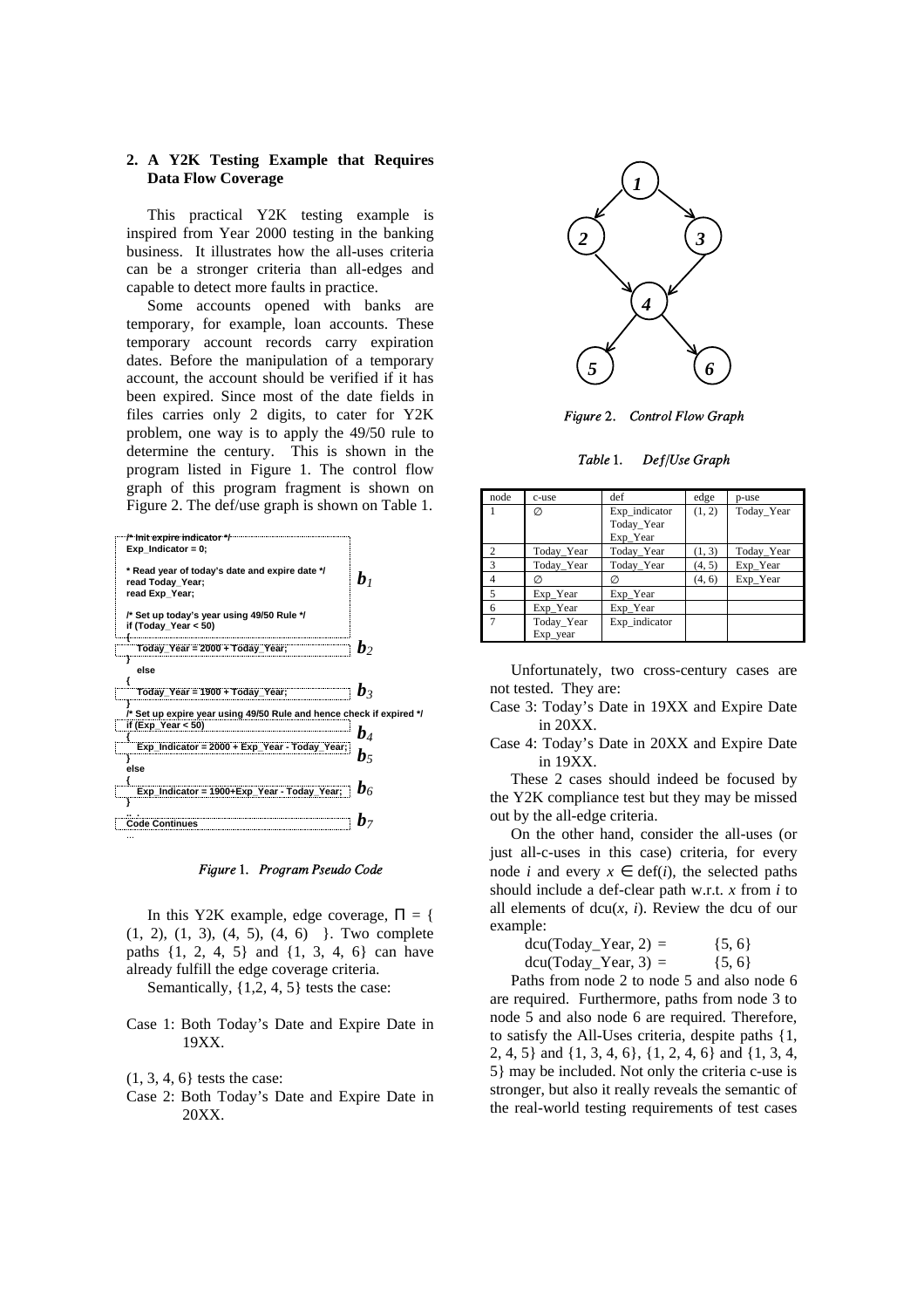construction. That is, all conditions are included:

- Case 1: Both Today's Date and Expire Date in 19XX.
- Case 2: Both Today's Date and Expire Date in 20XX.
- Case 3: Today's Date in 19XX and Expire Date in 20XX.
- Case 4: Today's Date in 20XX and Expire Date in 19XX.

## **3. Survey on Coverage Testing Tools for COBOL on Mainframe Platform**

ATAC (Automatic Test Analysis for C) was developed and used as a research instrument for coverage testing in C programs [5] [6]. It has been applied [7] and commercialized as χATAC in the Software Understanding System package, χSuds. We can identify the following capabilities of ATAC in the software testing process:

- measuring test set completeness by control and data flow coverage;
- displaying non-covered code to facilitate test cases creation;
- reducing regression test set size by determining minimal test set out of total tested cases.

Potentially, ATAC can be applied to effectively select randomly generated test cases. The coverage measurement process is nearly transparent to the tester. At any time of the testing, ATAC can display summary of the coverage and uncovered codes. It can also determine minimal test set for an optimal coverage. Therefore, the selected minimal test set can be used for regression test to minimize testing cost.

We surveyed the available coverage testing tools for COBOL language on IBM mainframe platforms. Comparison was made between these coverage tools. From this survey, we found that the mainframe industry lacks the coverage tools that support the data flow coverage measure.

### **3.1 Status of COBOL on the Mainframe Platform**

COBOL is the major high level language employed in IBM OS/390, MVS, VM mainframe environment. COBOL language is still one of the strategic and supported products of IBM mainframes. Versions of COBOL emerge continuously in the mainframe industry. Many organizations, especially the business sector, have millions of dollars invested in COBOL-based systems and in COBOL programmers who create and maintain the applications. COBOL applications are performing mission critical applications in the business world that the users do not really want to retire them.

A large number of users/programmers are very pleased with their COBOL applications, except that they simply want to move them to open systems or client/server architectures. In many cases, rewriting programs in other languages is costly and risky. Modernizing a COBOL application is often the alternative with the least cost, least developing time, and least risk. Many COBOL developers like IBM, Computer Associates (CA), ACUCORP and Intersolv have invented new versions of COBOL, modernizing COBOL compilers that supports an open system, where a client/server configuration might take relatively little time and effort to set up.

In conclusion, we believe that COBOL will last long in the mainframe platform. To renew and to import new technologies to the mainframe COBOL programming environment is necessary and rewarding.

## **3.2 COBOL Coverage Tools on the Mainframe**

In this survey, COBOL coverage products of four major software vendors in the mainframe industry are selected for evaluation. Table 2 compares the features of these tools. *Paragraph* in COBOL is similar to *function* in C language. Paragraph coverage directs the tester to construct test cases that each paragraph in COBOL is to be covered at least once.

From Table 2, we can identify that the IBM Code Assistant possesses the most complete features. Additional features like visual aid and tracing of specified coding vary from products to products. CA-TestCoverage and IBM Code Assistant execute programs under a normal execution environment for coverage measurement while SMARTTEST and XPEDITER requires the measurement to be taken on a dedicated debugging environment.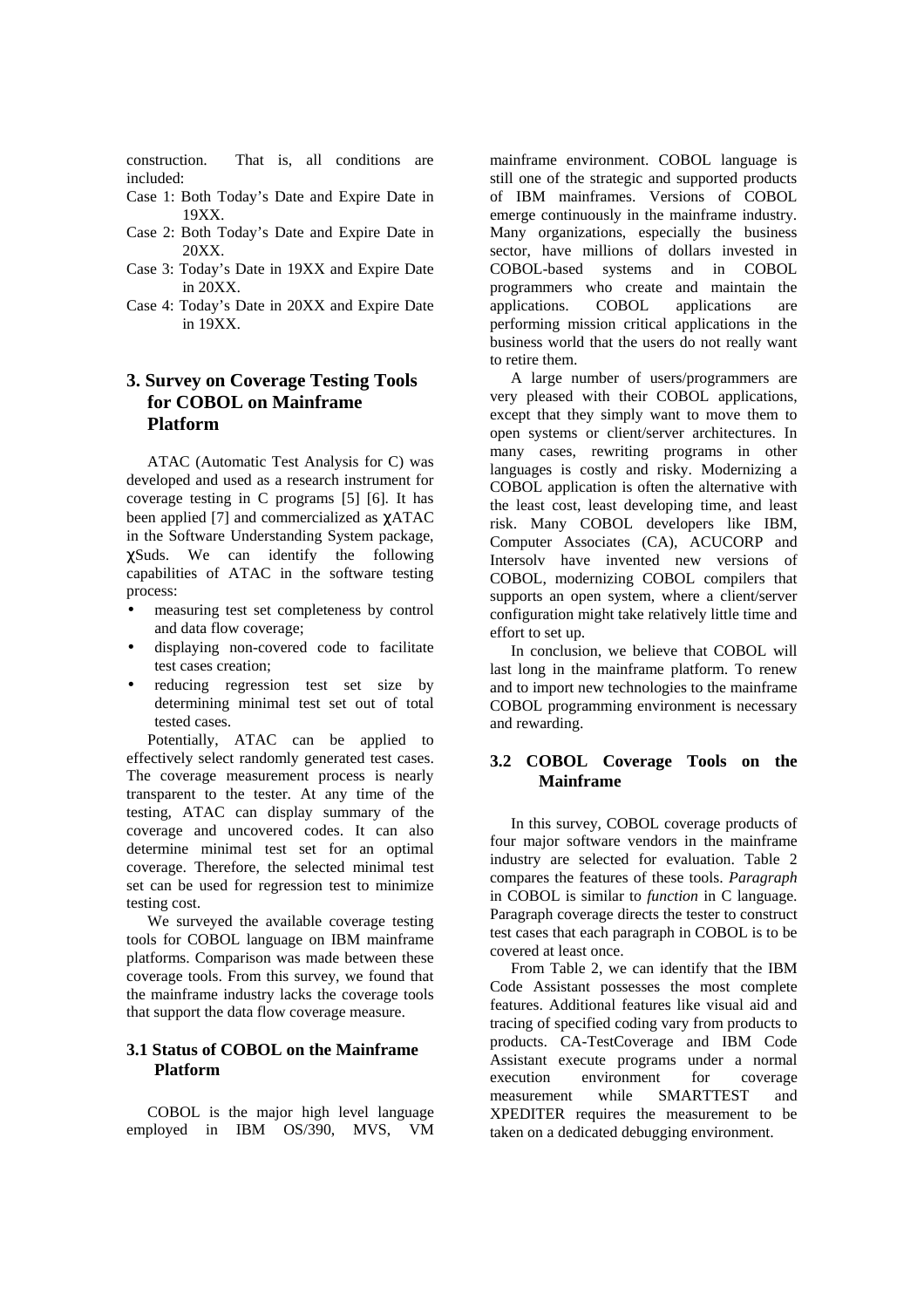| <b>Vendor</b>                                         | Computer                                                                            | <b>VIASOFT</b>                                                               | Compuware                                                                                                                         | <b>IBM</b>                                                                                              |
|-------------------------------------------------------|-------------------------------------------------------------------------------------|------------------------------------------------------------------------------|-----------------------------------------------------------------------------------------------------------------------------------|---------------------------------------------------------------------------------------------------------|
|                                                       | Associate                                                                           |                                                                              |                                                                                                                                   |                                                                                                         |
| <b>Product Name</b>                                   | (CA)<br>CA-TestCoverage<br>/2000                                                    | VIA/SmartTest<br>with Test Coverage<br>Analysis (TCA)<br>option              | XPEDITER/<br>Code Coverage                                                                                                        | Coverage Assistant<br>(CA)                                                                              |
| <b>Execution</b><br><b>Platform</b>                   | MVS,<br>OS/390                                                                      | MVS, OS/390                                                                  | MVS, OS/390<br>and Microsoft Windows 3.X<br>/95<br>(for viewing result)                                                           | MVS, OS/390                                                                                             |
| Coverage<br><b>Measurement</b><br><b>Environment</b>  | Program compiled<br>by specific<br>compiler and<br>executed normally                | Testing program<br>loaded under the<br>debug environment<br><b>SmartTest</b> | Testing program loaded under<br>the debug environment<br><b>XPEDITER</b>                                                          | Program compiled by<br>specific compiler and<br>executed normally                                       |
| <b>Block Coverage</b><br><b>Measurement</b>           | Paragraph<br>coverage                                                               | Statement coverage,<br>paragraph coverage                                    | Statement coverage,<br>paragraph coverage                                                                                         | Statement coverage                                                                                      |
| <b>Control Flow</b><br>Coverage<br><b>Measurement</b> | N.A                                                                                 | N/A                                                                          | Edge coverage                                                                                                                     | Edge coverage                                                                                           |
| Data Flow<br>Coverage<br><b>Measurement</b>           | N/A                                                                                 | N/A                                                                          | N/A                                                                                                                               | N/A                                                                                                     |
| <b>Code execution</b><br>count                        | Present                                                                             | Present                                                                      | Present                                                                                                                           | N/A                                                                                                     |
| <b>Test Set</b><br><b>Minimization</b>                | N/A                                                                                 | N/A                                                                          | N/A                                                                                                                               | Present by complementary<br>using Distillation Assistance<br>(DA) under the same<br>software package    |
| <b>Test cost</b><br>evaluation                        | N/A                                                                                 | N/A                                                                          | N/A                                                                                                                               | Execution time measured is<br>considered as the cost                                                    |
| <b>Trace changed</b><br>coding                        | N/A                                                                                 | N/A                                                                          | Present manually:<br>Segments of program can be<br>highlighted to trace                                                           | Present by complementary<br>using of Source Audit<br>Assistant (SAA) under the<br>same software package |
| <b>Visual aid</b>                                     | - Summary<br>statistics report<br>-Source Map<br>Report (Indexed<br>program source) | -Summary statistics<br>report                                                | -High-level, system-level<br>graphical structural chart for<br>IT manager<br>-Colored code to indicate<br>branches and complexity | -Summary statistics report<br>-Targeted Coverage Report<br>-Annotated Listing Report                    |
| <b>Other features</b>                                 | Compare<br>difference of<br>execution counts<br>for different test<br>cases         | N/A                                                                          | Advise risk degree of a<br>program based on the<br>coverage, execution count,<br>verb types and McCabe<br>metric                  | Execution time is measured                                                                              |

## Table 2. Mainframe COBOL Coverage Tools

IBM Code Assistant is able to provide advanced features like test set minimization. XPEDITER of Compuware makes use of PC platform to present the result in a graphical and user-friendly way. None of them, however, supports data flow coverage measurement.

From this product survey, we notice that the mainframe industry still lacks software testing tools to make use of the data coverage technique. In view of that, we designed and implemented a testing coverage tool named ATACOBOL for the mainframe COBOL program development.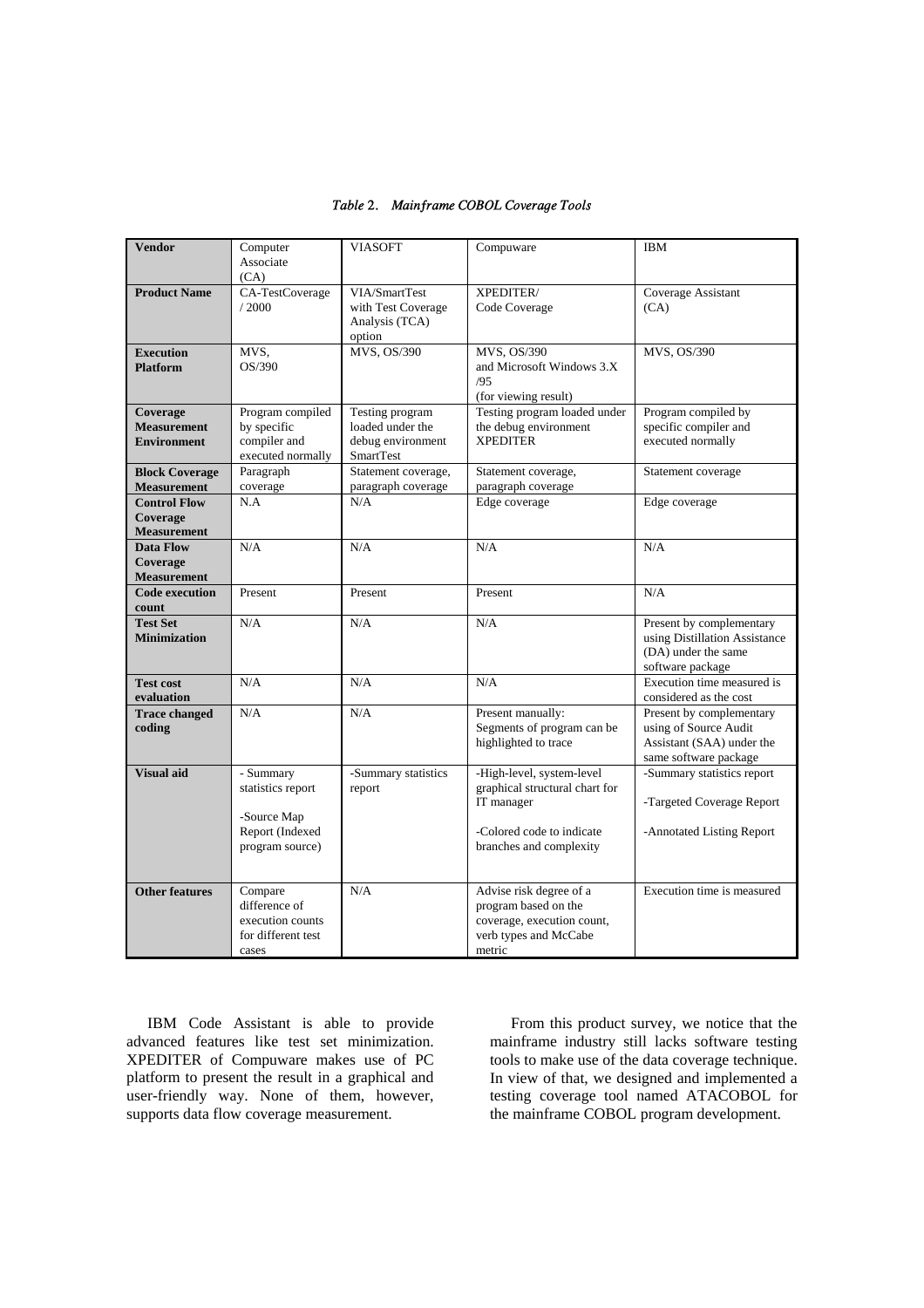### **4. Implementation**

#### **4.1 Overview**

The instrumentation, coverage measurement and analysis of ATACOBOL are implemented across mainframe and PC platforms. The ATACOBOL instrumentation and analysis program tools are written in C language using the Microsoft Visual C++ 6.0 Compiler. A version of COBOL code called the S-COBOL (structured COBOL) of Application Productivity System (APS) Development Center provided by Intersolv is selected as the target language for analysis. The S-COBOL is introduced to one of the authors' working environment since 1986 and all batch programs are mostly written in S-COBOL.

#### **4.2 Environment Setup**

Coverage measurement of ATACOBOL is currently achieved across IBM OS/390 and Microsoft Windows 95 by the aid of file transfer. The steps of the whole process are illustrated in Figure 3.

#### **4.3 ATACOBOL Architecture**

The use of ATACOBOL involves 3 phases consequently:

• Instrumentation Phase: The S-COBOL source is instrumented on PC according to the structural information extracted from the source and compiled listing.

• Testing Phase: The instrumented source is compiled and testing is carried out on mainframe as usual. Program execution is traced automatically.

• Analysis Phase: The trace log is downloaded to PC and analyzed to take coverage measurement.



Figure 3. ATACOBOL Testing Setup

ATACOBOL is composed of four major components:

• Code Parser: The ATACOBOL Code Parser analyzes S-COBOL source code and produces two files: Control Flow Information File and Data Flow Information File. In developing the parser, some techniques used by classic compilers [8] are applied while shortcuts that take advantages from the features of S-COBOL are also considered.

S-COBOL uses indentation, not punctuation, to control program logic; therefore, blocks can be parsed easily by the indentation of statements. Control Flow Information File contains control flow information about the source program for use by the ATACOBOL Code Instrumenter. Both files are employed in the analysis phase.

To build the Data Flow Information File, macros and variables defined in the program listing are parsed to form a variable table. For each block, variables are scanned and assigned to the Def/Use graph.

• Code Instrumenter: From the Control Flow Information File, ATACOBOL Instrumenter gets information about blocks and their corresponding positions in the S-COBOL source file. Then ATACOBOL inserts codes with correct alignment to the source. The purpose of the inserted codes is to call the ATACOBOL Runtime Module passing with a unique block identifier as the parameter. This unique block identifier is composed of the paragraph number and the node number.

When a block is executed during the testing, the Runtime Module logs down the paragraph number and the block number as an identifier. As a result, the execution path can be traced.

• Runtime Trace Module: Up to the current implementation, the COBOL system call "DISPLAY" is employed as the Runtime Routine. It outputs the trace log to the SYSOUT (System Output) of OS/390 JES2 job-held queue. Its function is similar to an output file.

The SYSOUT is captured after testing as the input to ATACOBOL Coverage Analyzer. For further development, a discrete Runtime Module could be written in IBM 370 Assembly Language and writes the output to user defined trace log files. It would then be able to support specific function in the customized runtime module.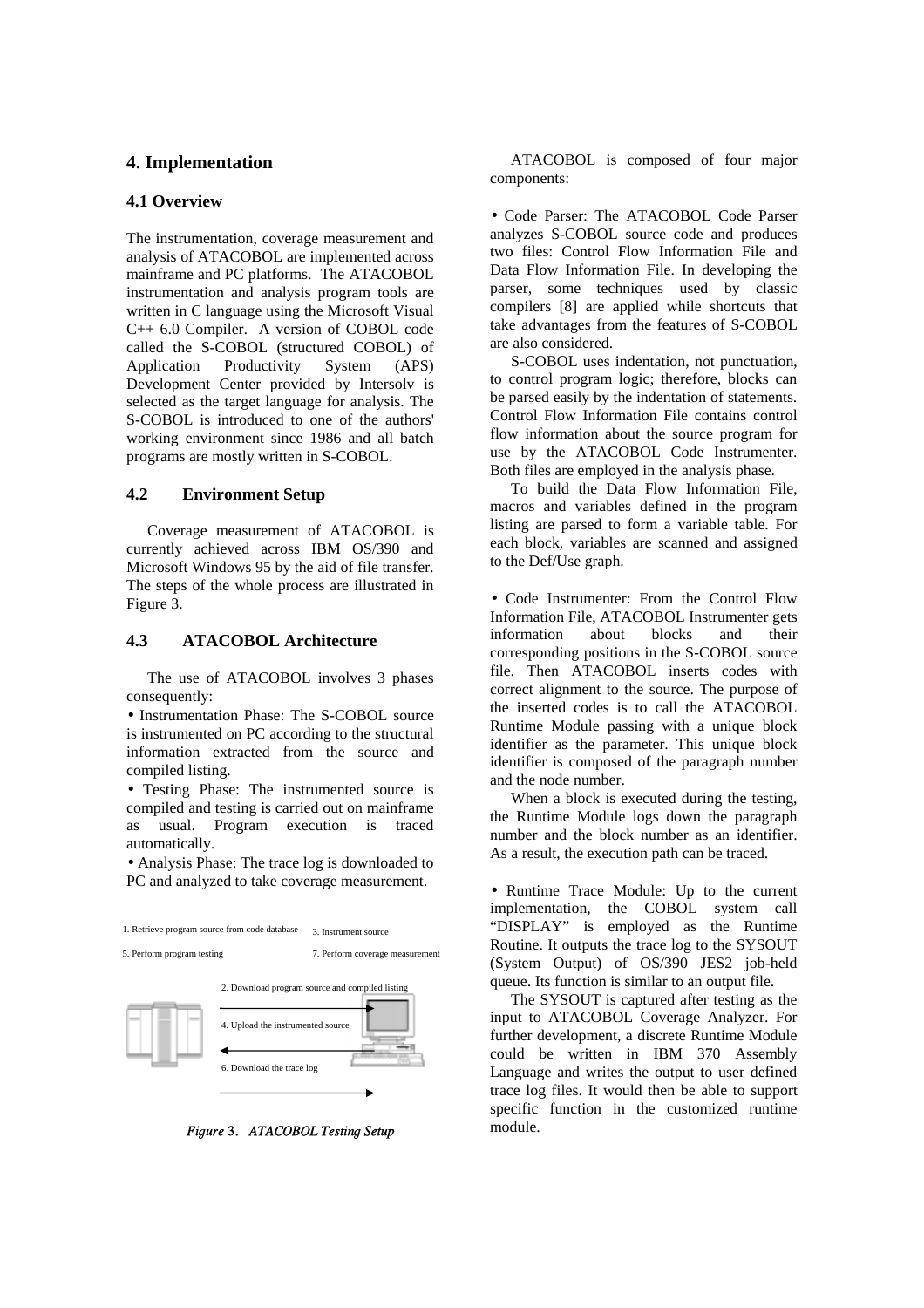• Coverage Analyzer: The ATACOBOL Coverage Analyzer takes the Control Flow Information File, Data Flow Information File and Trace Log as inputs. It performs several levels of coverage measurements.

ATACOBOL Analyzer finally outputs reports about the coverage measurement, including a summary report of the percentage of coverage per paragraph and uncovered blocks, decision edges, c-uses or p-uses.

These components work co-operatively to perform coverage measurement as illustrated in Figure 4.



Figure 4. ATACOBOL Architecture

## **5. Enhanced Rules for Selecting Def/Use Pair**

Modern practical computer language contains data structure of variables (e.g. *struct{}* in C language). Figure 5 shows a section of live data definition in APS COBOL. COBOL programmers used to collect variables under the same data structure label for documentation reason rather than any intrinsic relationship among the variables. Each variable is an individual counter, collected under the data (variable) labeled 'COUNTERS'.

05 COUNTERS.

| SKTP1 |                   |            |              |                   |     |
|-------|-------------------|------------|--------------|-------------------|-----|
| 10    | LINE-CNT          | PIC $9(2)$ | VALUE        | 80.               |     |
|       | 88 PAGE-OVERFLOW  |            |              | VALUE 76 THRU 80. |     |
| 10    | LINE-CNT1         | PIC $9(2)$ | VALUE 80.    |                   |     |
|       | 88 PAGE-OVERFLOW1 |            |              | VALUE 76 THRU     | 80. |
| 10    | LINE-CNT2         | PIC $9(2)$ | VALUE        | 80.               |     |
|       | 88 PAGE-OVERFLOW2 |            |              | VALUE 76 THRU     | 80. |
| 10    | PAGE-CNT          | PIC $9(2)$ | VALUE        | $\Omega$ .        |     |
| 10    | PAGE-CNT1         | PIC $9(2)$ | VALUE        | $\Omega$ .        |     |
| 10    | PAGE-CNT2         | PIC $9(2)$ | <b>VALUE</b> | 0.                |     |
|       |                   |            |              |                   |     |

## Figure 5. Live APS COBOL Structural Data Definition

The definition of data flow coverage proposed by [2] is based on an ideal and simple language. Def/Use relationship needs to be enhanced to for adaptation to modern data structures. A formal definition of the enhanced rules are given as follows:

Let  $i$ ,  $j$  be variables in a structure, and CompStruct $(i, j)$  be a function that returns the hierarchical relationship between *i* and *j*, then

 $CompStruct(i, j) = TRUE$ if  $i = j$ , or *i* is the parent/grandparent *i*, or *i* is the parent/grandparent *i*  $CompStruct(i, j) = FALSE$  otherwise

Now, we re-define the two functions defined in Section 1:

 $\bullet$  dcu(*x*, *i*) is the set of all nodes *j* such that  $x \in c$ -use(*j*) and for which there is a def-clear path w.r.t. *x* from *i* to *j*, given CompStruct(*i*, *j*)  $=$  TRUE.

• dpu $(x, i)$  is the set of all edges  $(i, k)$  such that  $x \in p$ -use(*j*, *k*) and for which there is a def-clear path w.r.t. *x* from *i* to *j*, given  $CompStruct(i, j) = TRUE.$ 

## **6. Measurement**

#### **6.1 System Description**

In this section, ATACOBOL is applied with live production programs and test cases. The system under measurement is the batch programs of an interface system of a bank's mainframe application to Real Time Gross Settlement System (RTGS) in Hong Kong [9].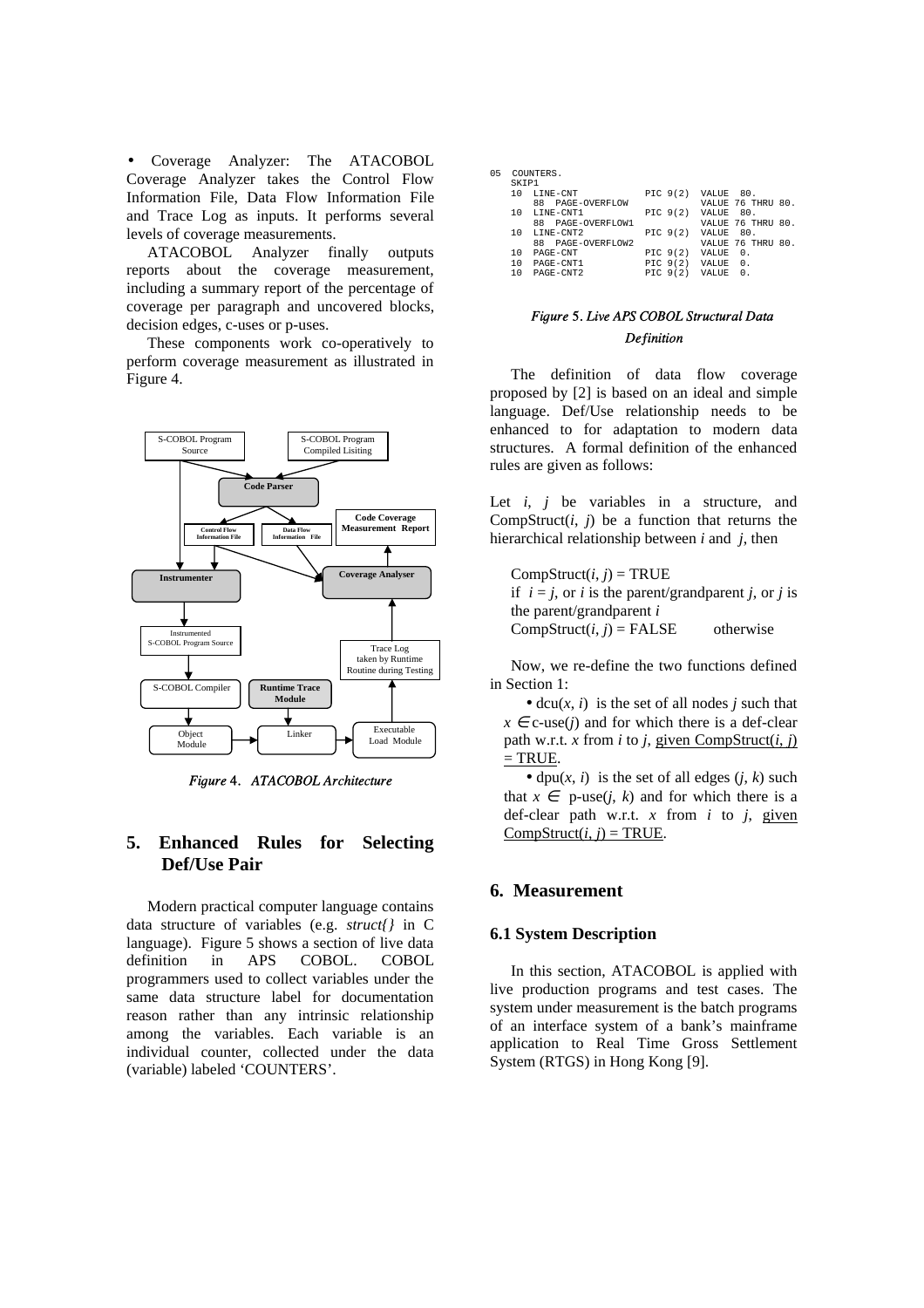

Figure 6. System Overview

Figure 6 shows the overview this system. The Online Banking Systems are developed in IBM 370 Assembly Language. A procedure consists of 1 to 5 modules, mostly written in S-COBOL language for off-line execution. There are three online procedures that create real-time spools to the Online Banking Systems.

## **6.2 Number of C-Use and P-Use vs. Number of Faults**

Shaded procedures in figure 6 are selected for this measurement. There are totally 21 modules (say module M1 to M21) developed in APS COBOL for the selected procedures. The module history and source can be retrieved from the version control system of the development environment (see Table 3). Problem/Change Reports during March 1998 to February 1999 are also collected (see Table 4). The information is plotted in Figure 7 and Figure 8, respectively.

From the graphs, we observe two peaks in the program size changes. These two peaks, occurring in July and January, reflect two major releases at that time. Referring to Figure 8, during the first major release, the complexity of the modules (number of blocks, edges, c-uses and p-uses) increased as the number of faults reported also increased. The number of faults was reduced as program fixes were released. In September, as the number of transactions handled by the modules released in July increased, new problems broke out. This accounted for the higher fault rate in September. Overall, the graph shows that other than the

number of c-uses and p-uses, other factors also affect the reliability of a software system.

However, the number of blocks, number of cuses and number of p-uses increased are highly correlated as reflected in Figure 7. This makes it difficult to distinguish the impact of the data flow to software reliability. It requires extensive experiments to collect more statistics in order to get a clear picture on the effects of c-uses and puses to software reliability.

Table 3. Module Amendment Statistics

| Date               | Affected<br>Modules           | No. of<br>Source<br>Lines<br>Increased | No. of<br><b>Blocks</b><br>Increased | No. of<br>Edges<br>Increased | No. of<br>C-Uses<br>Increased | No. of<br>P-Uses<br>Increased |
|--------------------|-------------------------------|----------------------------------------|--------------------------------------|------------------------------|-------------------------------|-------------------------------|
| Original<br>Number | $M1-M21$                      | 172.641                                | 29,586                               | 18,622                       | 51,877                        | 22,357                        |
| 1998<br>Mar        | $M1-M4$                       | 1,032                                  | 28                                   | 12                           | 36                            | 20                            |
| 1998<br>Apr        | M5-M7                         | 42                                     | $\Omega$                             | $\Omega$                     | $\overline{2}$                | $\Omega$                      |
| 1998<br>May        | M2, M13                       | 220                                    | 6                                    | $\overline{2}$               | 21                            | $\overline{2}$                |
| 1998<br>Jun        | M11                           | 165                                    | $\overline{4}$                       | $\mathbf{0}$                 | $\overline{9}$                | $\mathbf{0}$                  |
| 1998<br>Jul        | M2-M6.<br>M8-M14,<br>M18-M21  | 16,088                                 | 603                                  | 275                          | 698                           | 384                           |
| 1998<br>Aug        | M <sub>2</sub>                | 323                                    | 11                                   | $\overline{4}$               | 27                            | 13                            |
| 1998<br>Sep        | M3.<br>M8-M9.<br>M18-<br>M21, | 647                                    | 39                                   | 5                            | 120                           | 10                            |
| 1998<br>Oct        | M6-M7,<br>M14.M15             | 544                                    | 28                                   | $\overline{4}$               | 54                            | $\overline{4}$                |
| 1998<br>Nov        | N/A                           | $\mathbf{0}$                           | $\overline{0}$                       | $\mathbf{0}$                 | $\mathbf{0}$                  | $\mathbf{0}$                  |
| 1998<br>Dec        | N/A                           | $\Omega$                               | $\mathbf{0}$                         | $\Omega$                     | $\Omega$                      | $\Omega$                      |
| 1999<br>Jan        | M2-M6,<br>M7-M9,<br>M13-M17   | 9,556                                  | 490                                  | 182                          | 1,103                         | 266                           |
| 1999<br>Feb        | M1.<br>M6-M7                  | 461                                    | 8                                    | $\mathbf{0}$                 | 9                             | $\mathbf{0}$                  |

Table 4. Module Failure Statistics

| Month          | No. of Problem Reported |
|----------------|-------------------------|
| 1998 March     | 2                       |
| 1998 April     | 2                       |
| 1998 May       | 2                       |
| 1998 June      | 1                       |
| 1998 July      | 4                       |
| 1998 August    | 0                       |
| 1998 September | 4                       |
| 1998 October   | 1                       |
| 1998 November  | 0                       |
| 1998 December  | 1                       |
| 1999 January   |                         |
| 1999 February  |                         |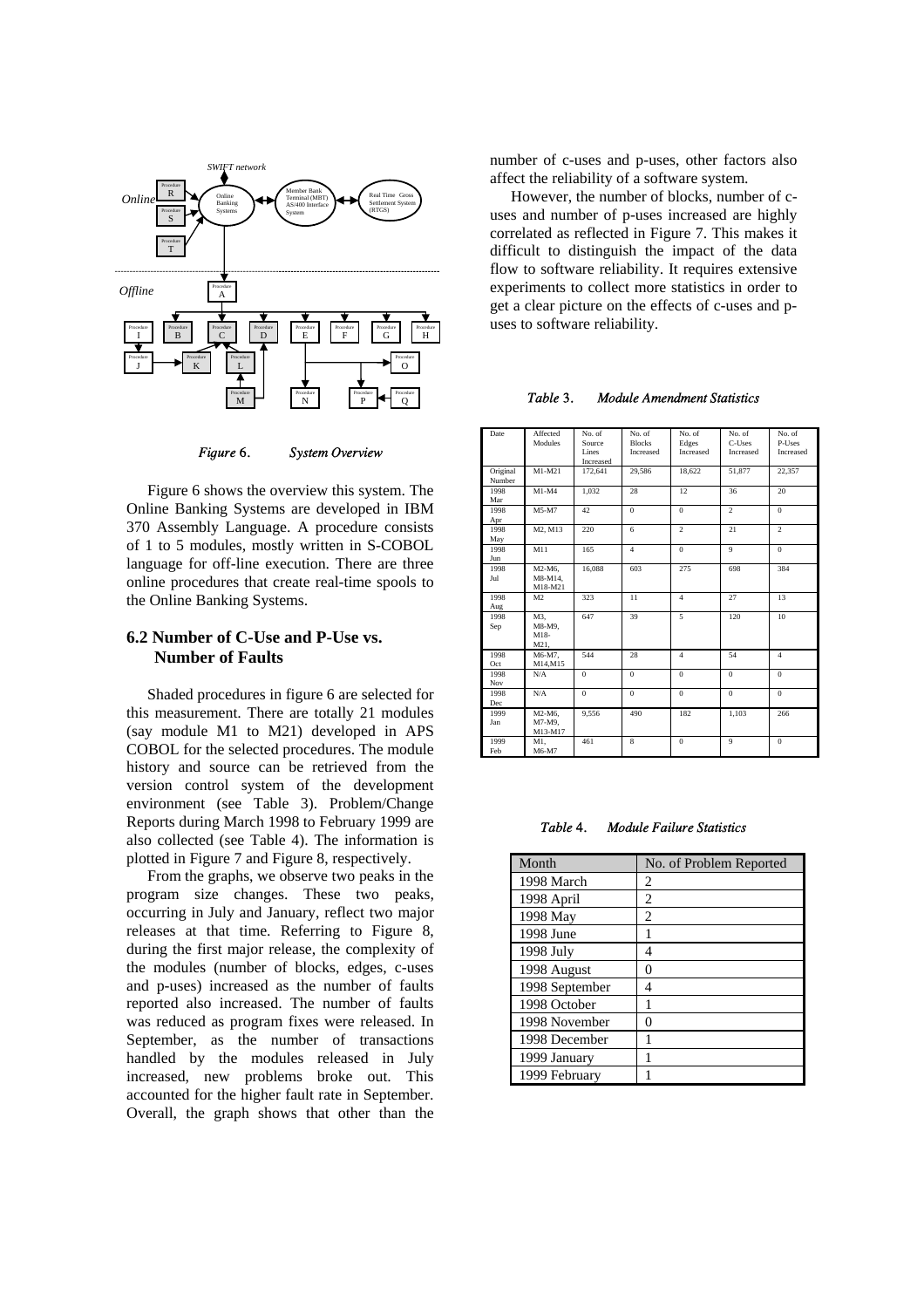

Figure 7. System Growth



Figure 8. Number of Failure with  $C-$  and  $P-Us$ es Chanaes

### **6.3 Data Flow Coverage of Live Test Cases**

Three modules (say O1, O2 and O3) are selected for coverage measurement with the system test and user acceptance test cases before their last release.

The measurement shown in Table 5 demonstrates ATACOBOL's ability to measure production scale modules. O1 is a newly created module. In the system test and user acceptance test, its functionality is tested thoroughly. On the other hand, O2 and O3 are enhanced versions. Only their enhanced features are thoroughly tested while few basic features are re-tested with representative regression test cases. The

coverage for O2 and O3 is, therefore, relatively low. It would be useful if the measurement tool can focus only on the affected parts of a program enhancement.

For further measurement, we would measure the increase in number of test cases against the percentage of coverage. The behavior of growth of coverage relates to the organization of the program. If the program has evenly distributed coding on various functions, the growth curve would linearly increase. On the other hand, if the program has a large piece of common mainline, the growth curve is expected to increase fast first but gradually slow down.

| Module                | O <sub>1</sub> | O <sub>2</sub> | O <sub>3</sub> |
|-----------------------|----------------|----------------|----------------|
| Number of             | 4,276          | 7,225          | 15,044         |
| <b>Source Lines</b>   |                |                |                |
| Number of Test        | 51             | 12             | $\overline{5}$ |
| cases                 |                |                |                |
| Number of             | 831            | 1,473          | 2,206          |
| <b>Blocks</b>         |                |                |                |
| Percentage of         | 100%           | 42%            | 18%            |
| <b>Block Coverage</b> |                |                |                |
| Number of             | 504            | 999            | 1,430          |
| Decision Edges        |                |                |                |
| Percentage of         | 98%            | 33%            | 7%             |
| Decision Edge         |                |                |                |
| Coverage              |                |                |                |
| Number of C-          | 2,012          | 2,604          | 3,695          |
| Uses                  |                |                |                |
| Percentage of         | 94%            | 22%            | 5%             |
| C-Uses                |                |                |                |
| Coverage              |                |                |                |
| Number of             | 838            | 1,317          | 2,121          |
| P-Uses                |                |                |                |
| Percentage of         | 95%            | 28%            | 6%             |
| P-Uses Coverage       |                |                |                |

Table 5. Live Test Result Using ATACOBOL

## **6.4 The Usefulness of Enhanced Rules on Data Structures**

In the current ATACOBOL implementation, it supports three hierarchical levels of data structure representation. Module O2 is used to compare the difference if elements of a data structure are not distinguished from each other. This experiment is achieved by modifying the variable table to wipe away level 2 and level 3 identifier of a variable.

The experimental result shown in Table 6 reveals that nearly doubled amount of c-uses and p-uses are identified by ATACOBOL if the enhanced rules are not applied. That means